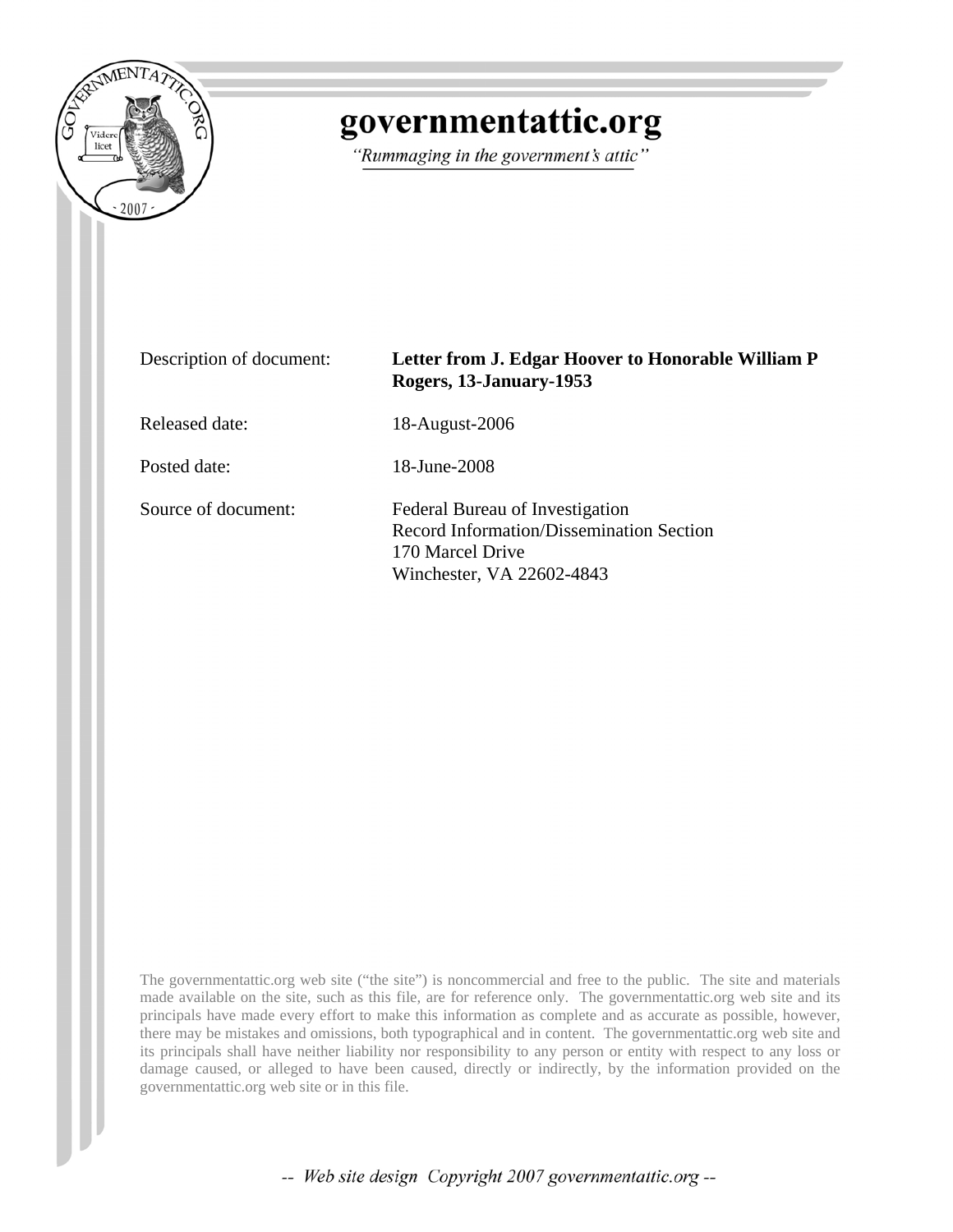U.S. **Department of Justice**



**Federal Bureau of Investigation**

*Washington, D.C. 20535*

August 18, 2006

Request No.: 1050791- 000 Subject: LEITER FROM J. EDGAR HOOVER TO HONORABLE WILLIAM P ROGERS DTD 01/13/1953

Dear Requester:

subject. This is in response to your Freedom of Information Act request concerning the above-mentioned

The enclosed document is being released in its entirety.

Sincerely yours,

ம்

David M. Hardy Section Chief Record/Information Dissemination Section Records Management Division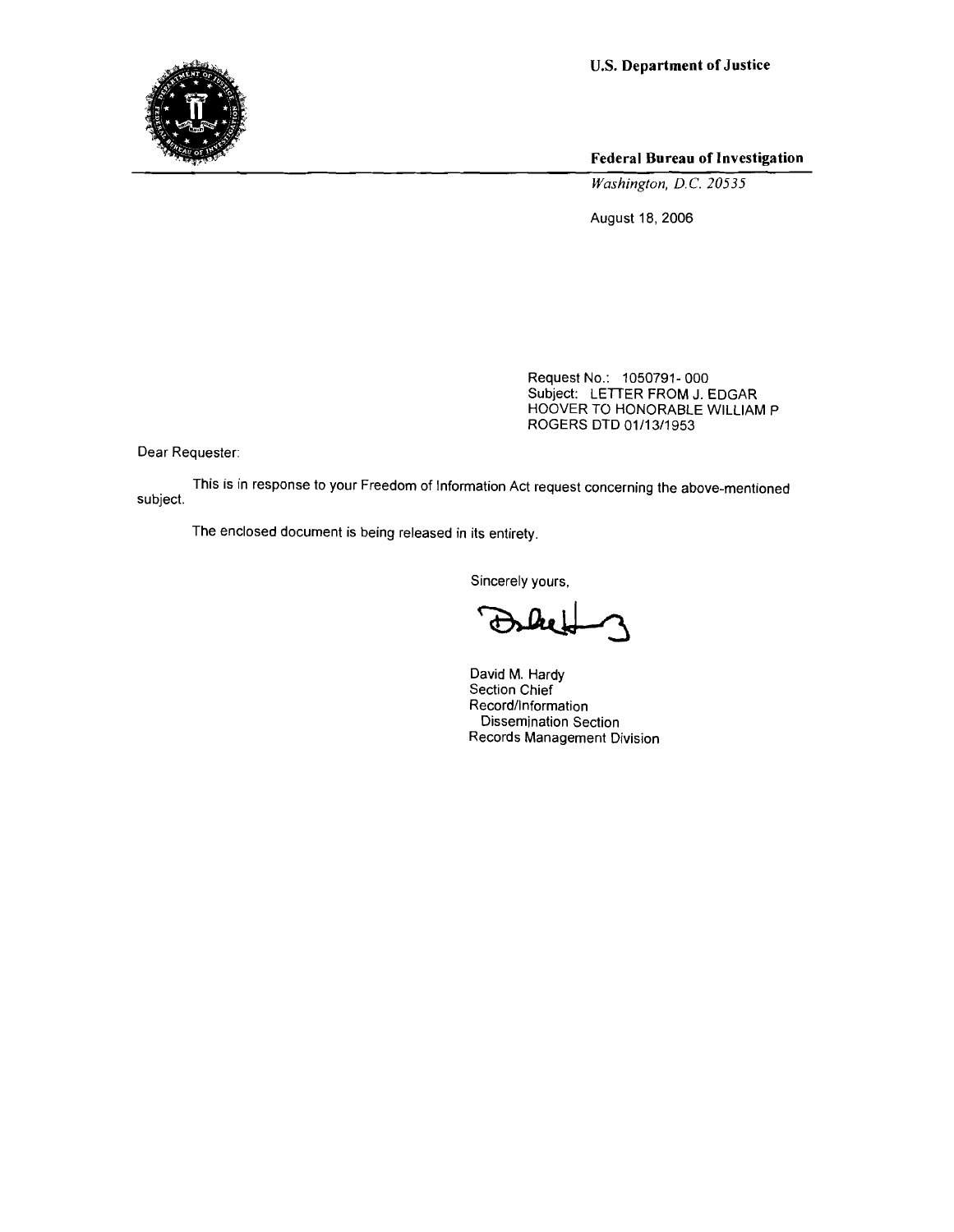

Honorable William P. Rogers 1000 Vermont Avenue, N. W. Washington, D. C.

PERSONAL

/ Dear Mr. Rogers:

I am transmitting to you herewith the following list of memoranda, some of which I have furnished to Mr. Brewnell several weeks ago, inasmuch as some of these memoranda might be of interest to you for informative purposes in the new position which you are taking over in the Department:

Memorandum summariaing the Department's Program for Apprehension and Detention of Persons Considered Potentially Dangerous to the Defense and Public Safety of the United States, dated November 22, 1952.

Memorandum concerning the value of a commission to study the menace of Communism to internal security, dated December 11, 1952.

Memorandum concerning Bureau policies pertaining to employee prosurement, personnel indoctrination and training and placement policies of the FBI, dated December 19. 1952.

Memorandum describing a program of inspections which has been in effect in the FBI for a number of years dated Denember 10, 1952.

Memorandum concerning the leakage of classified information to newspaper sources, dated December 8, 1952.

Memorandum concerning the activities of the FBI designed to lift the standards of laws Glorbenient through training

 $\frac{1}{2}$ . 2. 0E<sup>p</sup> 10f JUSTICE JEH: mpd fre ADTSEAR asa es nerin a news **FROM A** THE ⊌€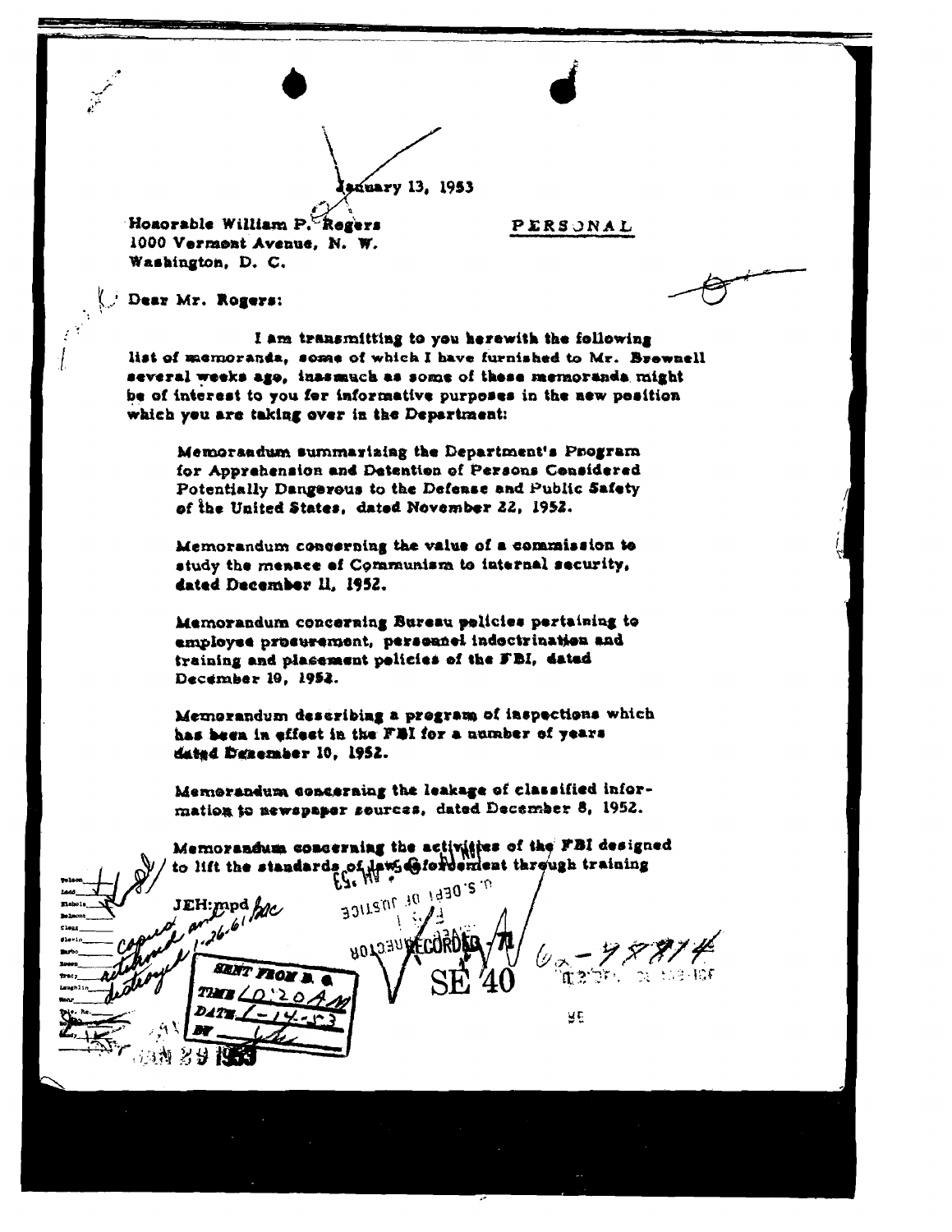local, county, and state law enforcement officers. dated December 10, 1952.

فيبت

 $\overline{R}$  $\mathbb{Z}$  $\mathbf{x}$  and  $\mathbf{y}$  $\hat{Q} = \hat{P}$ سيدان بريد  $\tau_{\rm c}$  and  $\tau_{\rm c}$  and  $\mu \rightarrow \Box$  ,  $\Box_{\mathcal{B}}$  , and  $\Box$ itean (n. ستاني دي.<br>س  $\frac{1}{2} \log \frac{1}{2} \frac{1}{2} \log \frac{1}{2}$  $\sqrt{2}$ 

is composit

Memorandum concerning a summary of FMI Coverage of Communist Activities from 1940 to 1952, dated Nevember 28, 1952.

Memorandum and several charts reflecting the administrative and operational aspects of the FBI. dated December 9, 1952.

Memorandum pertaining to matter of listing additional ergenisations under the President's Loyalty Order, dated December 8, 1952.

Memorandum entitled "Defense Functions of the Federal Bureau of Investigation," along with series of charts depicting our activities in the Internal Security Field, dated December 8, 1952.

Memorendum dealing with wire tapping, setting forth Bureau's policy and referring to legislation which has been introduced, dated December 5, 1952.

Memorandum setting forth details on current proposals for establishment of Federal agency to disseminate information on crime and setting forth certain proposals of American Bar Association for control of local police and presecutors, dated December 9, 1982.

Memorandum concerning Bill introduced in the Senate by Senator Eastland on April 7, 1952. The Bill was designed to correct previous Act of Congress which

 $-2 -$